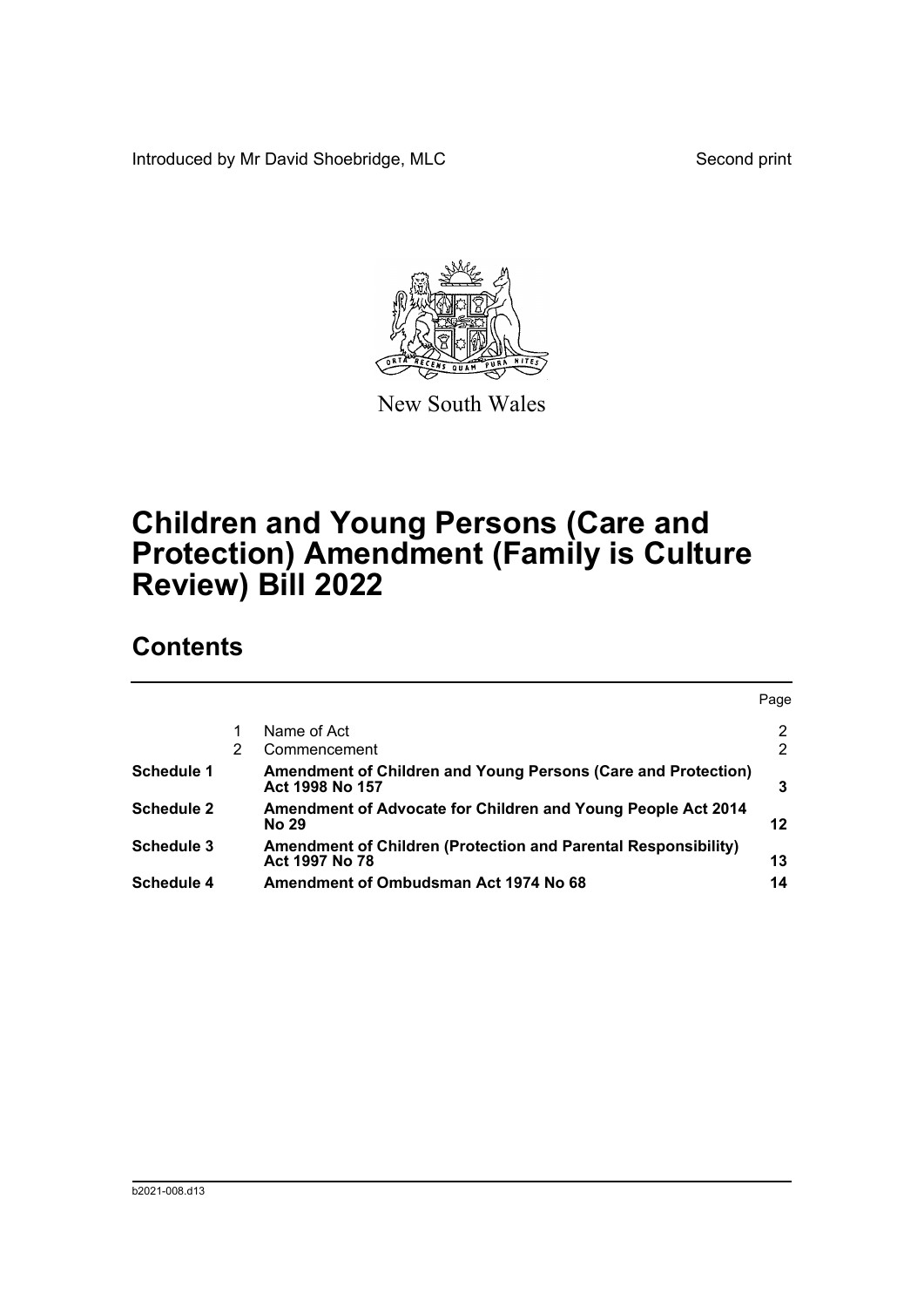*This PUBLIC BILL, originated in the LEGISLATIVE COUNCIL and, having this day passed, is now ready for presentation to the LEGISLATIVE ASSEMBLY for its concurrence.*

*Legislative Council*

*Clerk of the Parliaments.*



New South Wales

# **Children and Young Persons (Care and Protection) Amendment (Family is Culture Review) Bill 2022**

Act No , 2022

## **A Bill for**

An Act to amend the *Children and Young Persons (Care and Protection) Act 1998* to implement recommendations of the Family is Culture report regarding Indigenous children and young people entering into, and living in, out-of-home care; and for related purposes.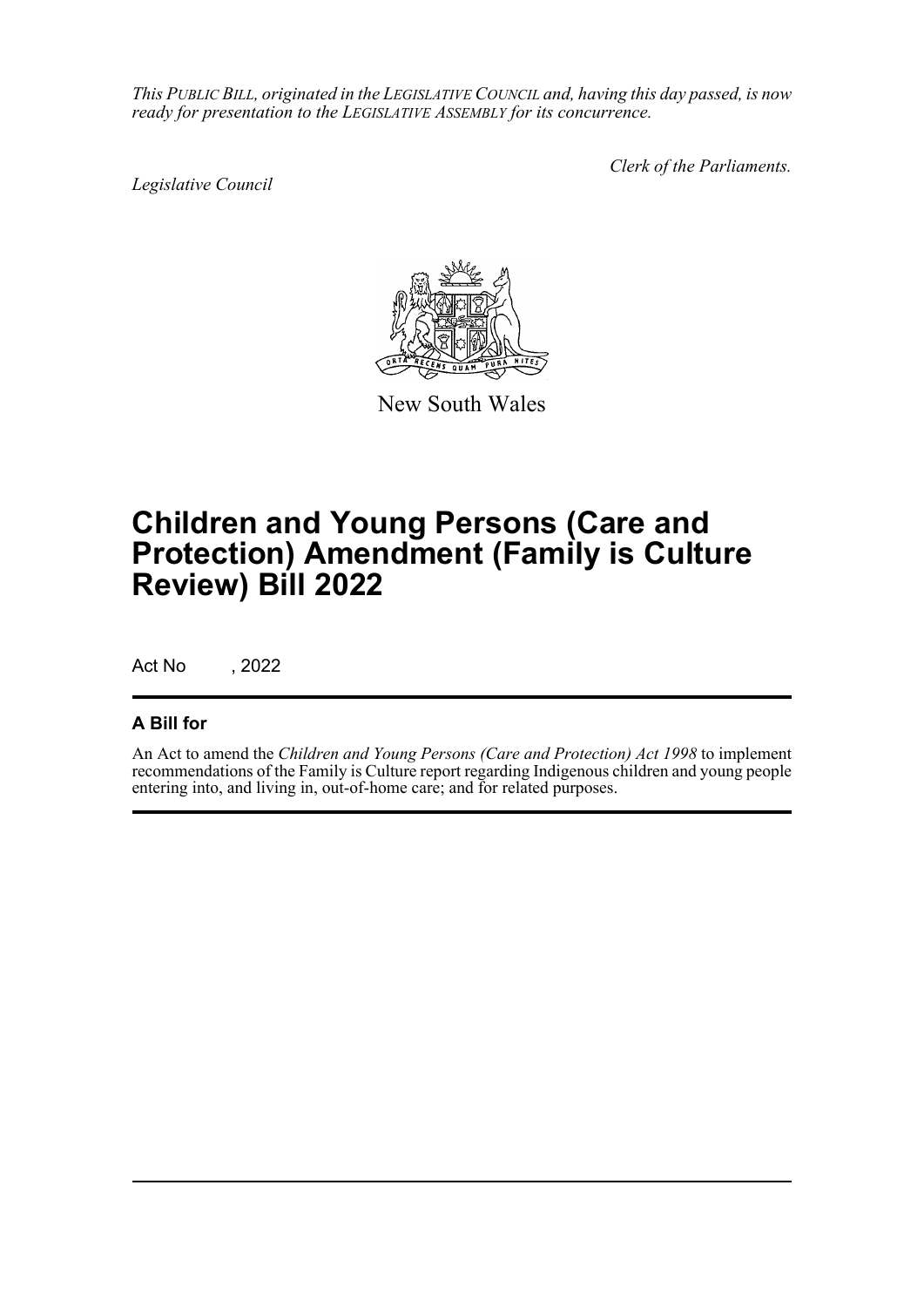Children and Young Persons (Care and Protection) Amendment (Family is Culture Review) Bill 2022 [NSW]

<span id="page-2-1"></span><span id="page-2-0"></span>

| The Legislature of New South Wales enacts—                                                                         |        |
|--------------------------------------------------------------------------------------------------------------------|--------|
| Name of Act                                                                                                        | 2      |
| This Act is the Children and Young Persons (Care and Protection) Amendment<br>(Family is Culture Review) Act 2022. | 3<br>4 |
| Commencement                                                                                                       | 5      |
| This Act commences on the date of assent to this Act.                                                              | 6      |
|                                                                                                                    |        |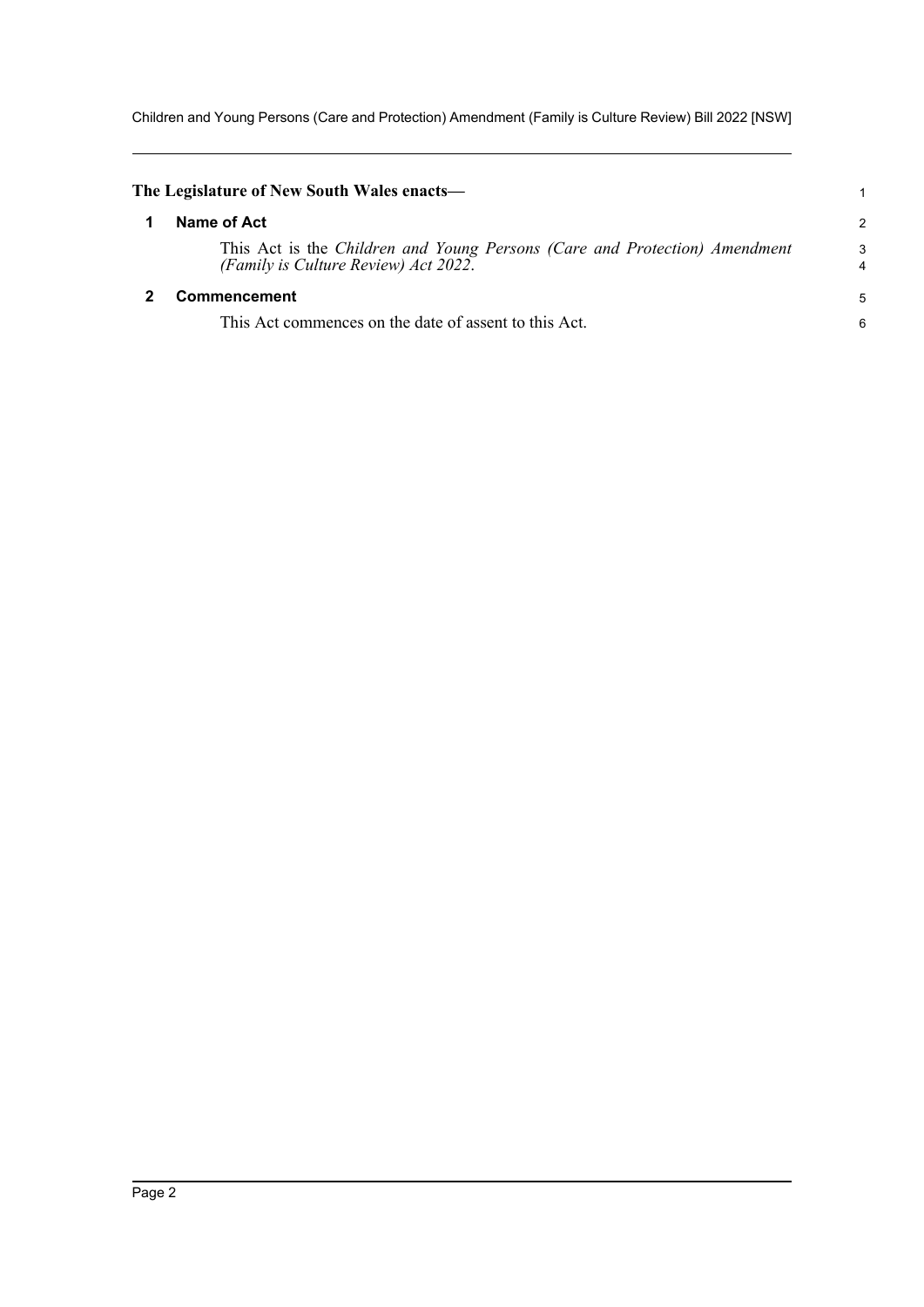# <span id="page-3-0"></span>**Schedule 1 Amendment of Children and Young Persons (Care and Protection) Act 1998 No 157**

#### **[1] Section 3 Definitions**

Insert in alphabetical order in section 3(1)—

*Aboriginal and Torres Strait Islander Child and Young Person Placement Principles*—see section 13.

1  $\mathfrak{p}$ 

37 38

*Aboriginal community controlled organisation* means an organisation that meets the criteria prescribed by the regulations.

#### **[2] Section 9 Principles for administration of Act**

Insert after section  $9(2)(g)$ —

(h) In deciding what action it is necessary to take in order to protect an Aboriginal or Torres Strait Islander child or young person from harm, it is to be presumed that removing an Aboriginal or Torres Strait Islander child or young person from the child's or young person's family causes harm.

#### **[3] Section 13 Aboriginal and Torres Strait Islander Child and Young Person Placement Principles**

Insert before section 13(1)—

- (1A) In the application of this Act to matters involving Aboriginal or Torres Strait Islander children and young people, all decision makers must apply each of the following elements of the Aboriginal and Torres Strait Islander Child and Young Person Placement Principles that are relevant to the decision being made—
	- (a) **prevention**, which recognises that children and young people should be brought up by their own family and community,
	- (b) **partnership**, which recognises that Aboriginal or Torres Strait Islander community representatives should be involved in all decision making concerning the protection of children and young people,
	- (c) **placement**, which deals with where a child or young person should be placed if removed from their family,
	- (d) **participation**, which aims to ensure that children and young persons and their parents participate in all decision-making concerning the protection of the child or young person,
	- (e) **connection,** which recognises that a child or young person in out-of-home care must be supported to maintain their connection to their family, community and culture.

#### **[4] Sections 13A–13C**

Insert after section 13—

#### **13A Aboriginal and Torres Strait Islander family support**

- (1) It is acknowledged that the placement of Aboriginal or Torres Strait Islander children or young persons in out-of-home care can have serious negative consequences for the children or young persons concerned, their families and the indigenous community as a whole.
- (2) Consequently, it is a principle to be applied in the administration of this Act that the Secretary is to take active steps to reduce the need for Aboriginal or 44 45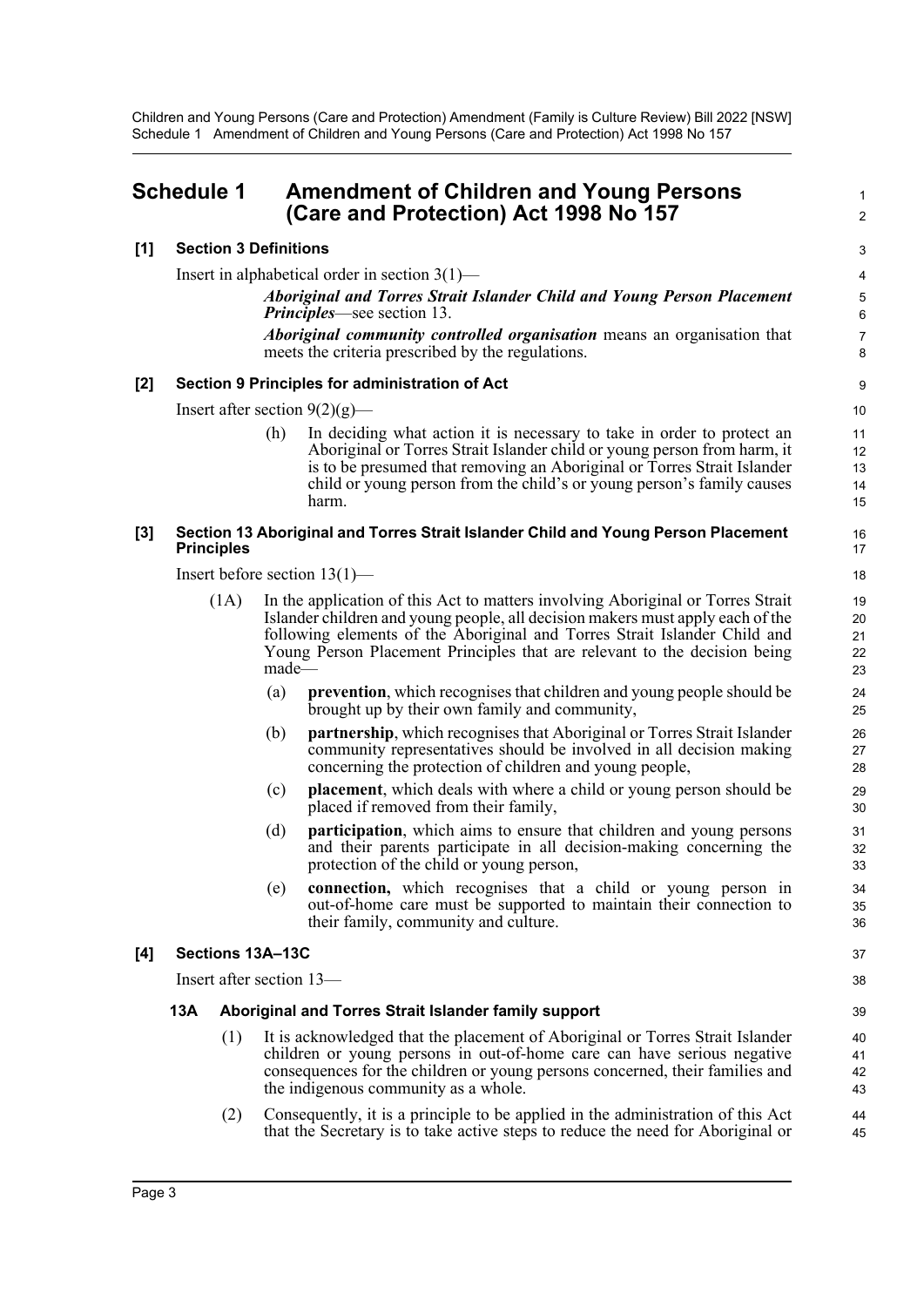Torres Strait Islander children and young people to be removed from their families and placed in out-of-home care.

44 45

- (3) Without limiting the general application of the principle in subsection (2), the Secretary must take active steps to reduce the need for Aboriginal or Torres Strait Islander children and young people to be removed from their families and placed in out-of-home care, when exercising functions and powers under this Act including, but not limited to functions and powers under section 17, 37, 63 or 85.
- (4) Active steps, for the purposes of this section, must be tailored to the circumstances of the individual child or young person and their family and include, but are not limited to—
	- (a) the provision of family support services that are—
		- (i) accessible, and
		- (ii) adequately resourced, and
		- (iii) culturally appropriate, and
		- (iv) so far as is practicable, designed and delivered by Aboriginal or Torres Strait Islander community controlled organisations, and
	- (b) considering the use of—
		- (i) parent responsibility contracts as provided for in Chapter 4, Part 3, Division 2, and
		- (ii) parent capacity orders as provided for in Chapter 5, Part 3, and
		- (iii) temporary care arrangements as provided for in Chapter 8, Part 3, Division 1, and
	- (c) other steps prescribed by the regulations.

### **13B Declaration by Children's Court**

- (1) A relative of an Aboriginal or Torres Strait Islander child or young person may apply to the Children's Court for a declaration that the Secretary has failed to take active steps under section 13A to reduce the need for the child or young person to be removed from the child or young person's family and placed in out-of-home care.
- (2) If the Children's Court is satisfied that the Secretary has failed to take active steps under section 13A to reduce the need for the child or young person to be removed from the child or young person's family and placed in out-of-home care, the Children's Court may make a declaration to that effect.
- (3) A declaration by the Children's Court under this section may include the following—
	- (a) the ways in which the Secretary has failed to take active steps in relation to the particular child or young person,
	- (b) other things the Secretary could have done to fulfil their duty to take active steps in relation to the particular child or young person.

### (4) An application may be made under this section—

- (a) in connection with proceedings for—
	- (i) a care order under Chapter 5, Part 2, or 43
	- (ii) a parent capacity order under Chapter 5, Part 3, or
- (b) at another time.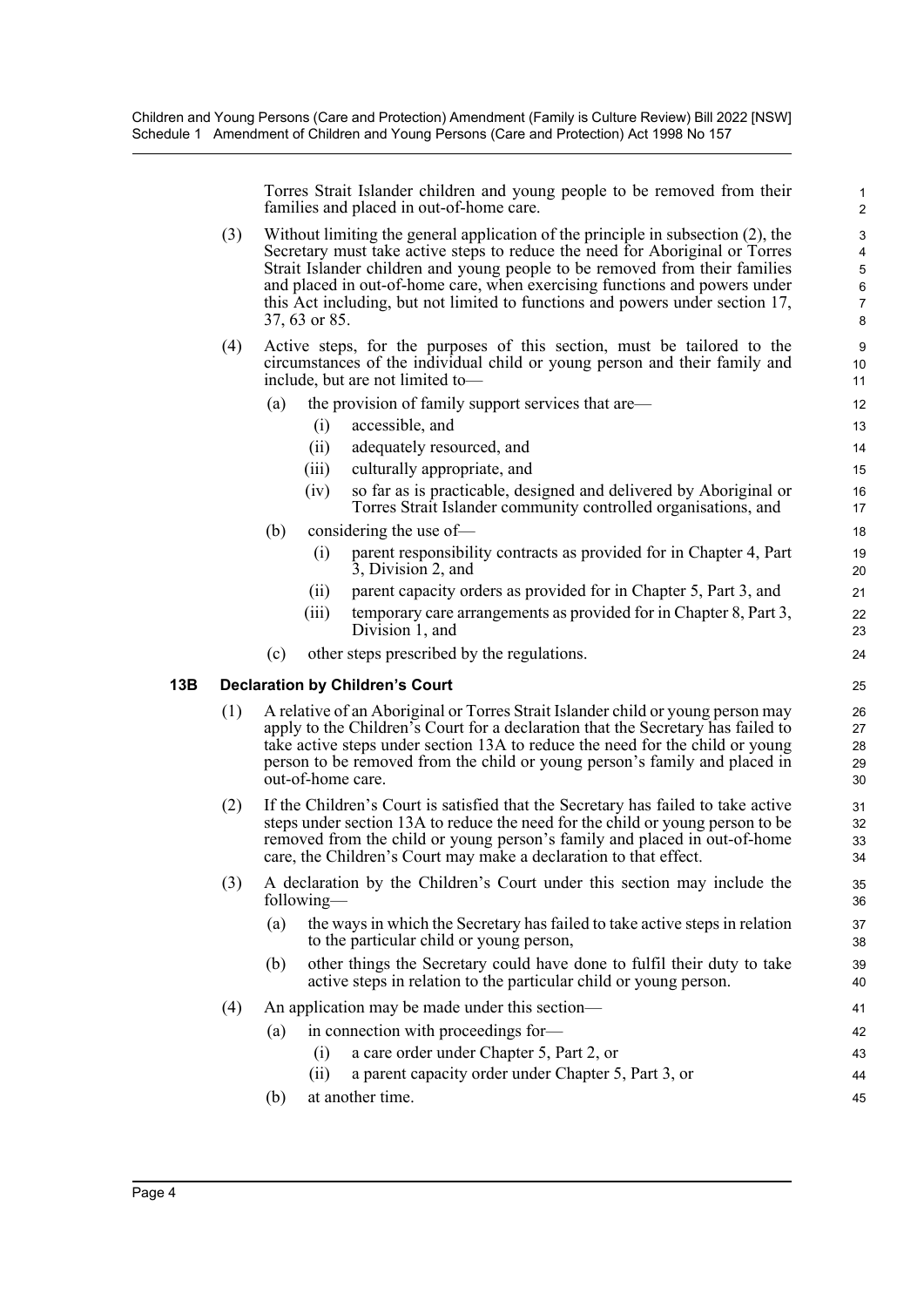### **13C Reporting responsibilities of Minister**

- (1) Within 12 months after the commencement of section 13A, the Minister is to table in both houses of Parliament a plan that sets out the following—
	- (a) the active steps that will be taken under section 13A to provide family support services to Aboriginal and Torres Strait Islander families and communities,

35 36

- (b) how the active steps to be taken under section 13A will be delivered,
- (c) how the active steps to be taken under section 13A will be funded.
- (2) On or before 1 April and 1 October each year, the Minister is to table a report in both houses of Parliament setting out the following for the preceding reporting period—
	- (a) the Government's achievements against the plan required by subsection (1),
	- (b) the Aboriginal community controlled organisations that have been funded to deliver services under the plan required by subsection (1) and the amount of funding each organisation has received,
	- (c) the actions the Minister has taken to engage with Aboriginal and Torres Strait Islander people to negotiate and agree on the implementation of programs and strategies that promote self-determination as provided for in section 11,
	- (d) the means approved by the Minister under section 12 for Aboriginal and Torres Strait Islander families, kinship groups, representative organisations and communities to participate in—
		- (i) decisions made concerning the placement of Aboriginal and Torres Strait Islander children and young persons in out-of-home care, and
		- (ii) other significant decisions made under this Act that concern Aboriginal or Torres Strait Islander children and young persons,
	- (e) the Minister's assessment of the effectiveness of the actions reported under paragraphs (c) and (d),
	- (f) each declaration given by the Children's Court under section 13B.
- (3) In this section *preceding reporting period* means the period of 6 months ending on 30 June or 31 December immediately before the report is to be tabled in Parliament.

#### **[5] Section 61AA**

Insert after section 61—

#### **61AA Application for care orders— Aboriginal or Torres Strait Islander children and young people**

- (1) This section applies to a care application for an Aboriginal or Torres Strait Islander child or young person other than an application for an emergency care and protection order under section 46.
- (2) The requirements imposed by this section are in addition to the other requirements imposed under this Act.
- (3) The care application must be accompanied by a report that— (a) provides a detailed justification for any removal, and 44 45
- Page 5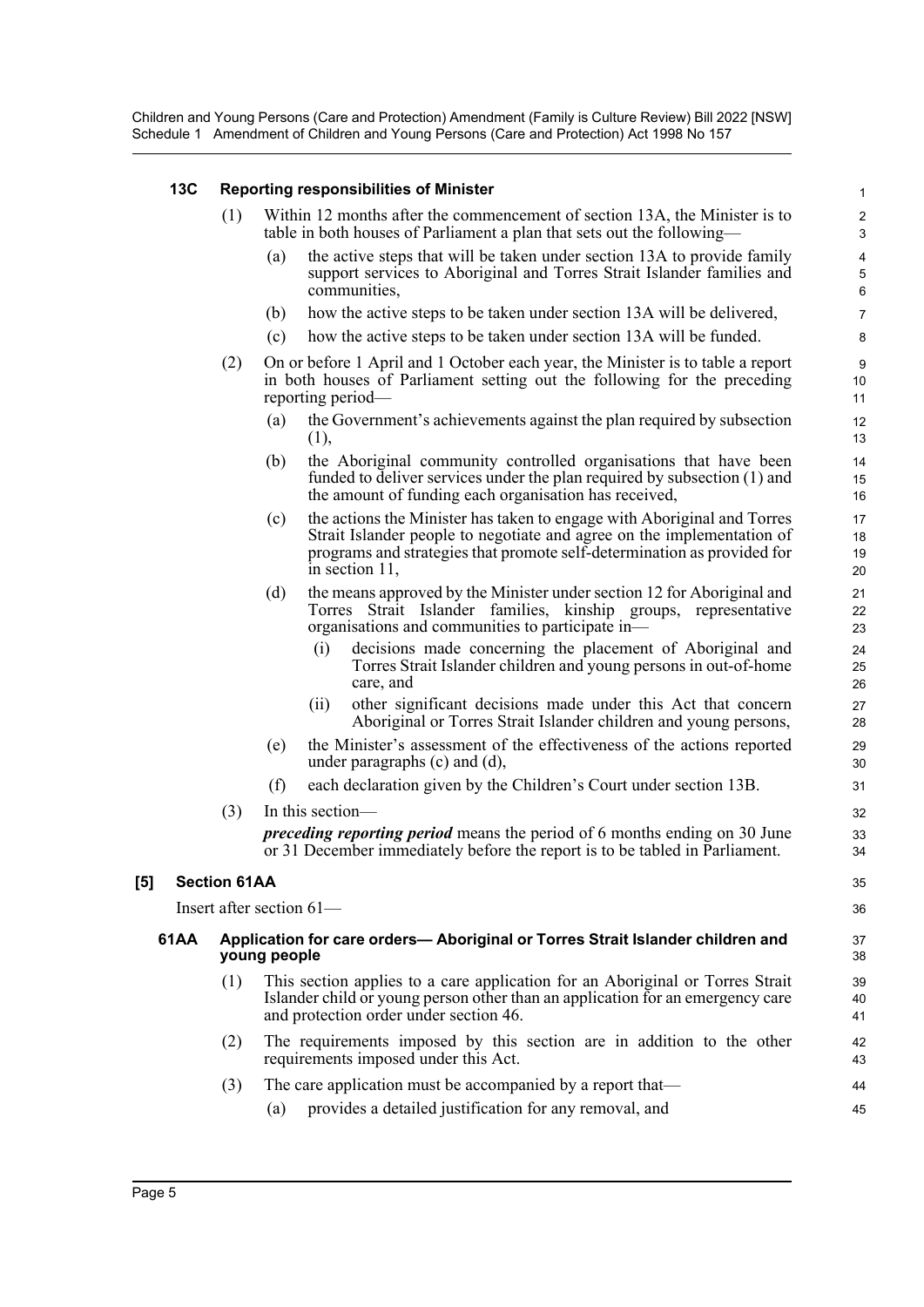|     |             |                     | (b)                                          |      | demonstrates the removal is the least intrusive option that could be<br>employed, and                                                                                                                                                                                                                                      | $\mathbf{1}$<br>$\overline{c}$ |  |
|-----|-------------|---------------------|----------------------------------------------|------|----------------------------------------------------------------------------------------------------------------------------------------------------------------------------------------------------------------------------------------------------------------------------------------------------------------------------|--------------------------------|--|
|     |             |                     | (c)                                          |      | sets out the active steps the Secretary has taken under section 13A to<br>reduce the need for the child or young person to be placed in<br>out-of-home care, including the following—                                                                                                                                      | 3<br>$\pmb{4}$<br>$\sqrt{5}$   |  |
|     |             |                     |                                              | (i)  | family support services that were provided to the child or young<br>person's family,                                                                                                                                                                                                                                       | 6<br>$\overline{7}$            |  |
|     |             |                     |                                              | (ii) | alternatives to removal that were considered and an explanation<br>of why the alternatives are not satisfactory.                                                                                                                                                                                                           | 8<br>9                         |  |
|     |             | (4)                 |                                              |      | The regulations may prescribe information that must be included in a report<br>under subsection (3).                                                                                                                                                                                                                       | 10<br>11                       |  |
| [6] |             |                     |                                              |      | Section 63 Evidence of prior alternative action                                                                                                                                                                                                                                                                            | 12                             |  |
|     |             |                     | Insert after section $63(1)$ —               |      |                                                                                                                                                                                                                                                                                                                            | 13                             |  |
|     |             | (1A)                |                                              |      | If the Secretary fails to provide the information required by subsection $(1)$ the<br>Children's Court may—                                                                                                                                                                                                                | 14<br>15                       |  |
|     |             |                     | (a)                                          |      | dismiss the care application made for the child or young person, or                                                                                                                                                                                                                                                        | 16                             |  |
|     |             |                     | (b)                                          |      | discharge the child or young person who is in the care responsibility of<br>the Secretary from the care responsibility.                                                                                                                                                                                                    | 17<br>18                       |  |
|     |             | (1B)                |                                              |      | If the Children's Court is satisfied the information provided by the Secretary<br>under subsection (1) demonstrates that alternatives to a care order, including<br>the provision of family support and assistance, were not adequately<br>considered, the Court may—                                                      | 19<br>20<br>21<br>22           |  |
|     |             |                     | (a)                                          |      | dismiss the care application made for the child or young person, or                                                                                                                                                                                                                                                        | 23                             |  |
|     |             |                     | (b)                                          |      | discharge the child or young person who is in the care responsibility of<br>the Secretary from the care responsibility.                                                                                                                                                                                                    | 24<br>25                       |  |
| [7] |             | <b>Section 79AA</b> |                                              |      |                                                                                                                                                                                                                                                                                                                            | 26                             |  |
|     |             |                     | Insert after section 79—                     |      |                                                                                                                                                                                                                                                                                                                            | 27                             |  |
|     | <b>79AA</b> |                     | considerations                               |      | Aboriginal or Torres Strait Islander children and young people-special                                                                                                                                                                                                                                                     | 28<br>29                       |  |
|     |             | (1)                 |                                              |      | Before making an order under section 79(1)(b), (e) or (f) for an Aboriginal or<br>Torres Strait Islander child or young person, the Children's Court must be<br>satisfied that the Secretary has taken active steps under section 13A to provide<br>support services to the family of the child or young person.           | 30<br>31<br>32<br>33           |  |
|     |             | (2)                 |                                              |      | If the Children's Court is considering making an order under section $79(1)(b)$<br>for an Aboriginal or Torres Strait Islander child or young person the<br>Children's Court must, for the purpose of determining if there are special<br>circumstances under section 79( $10$ ), take the following matters into account— | 34<br>35<br>36<br>37           |  |
|     |             |                     | (a)                                          |      | the steps the Secretary has taken under section 13A to provide support<br>services to the family of the child or young person,                                                                                                                                                                                             | 38<br>39                       |  |
|     |             |                     | (b)                                          |      | the availability of other support services that are reasonably required to<br>support the restoration of the child or young person to the child or young<br>person's parents.                                                                                                                                              | 40<br>41<br>42                 |  |
| [8] |             | Section 83(5)       |                                              |      |                                                                                                                                                                                                                                                                                                                            | 43                             |  |
|     |             |                     | Omit subsections $(5)-(9)$ . Insert instead— |      |                                                                                                                                                                                                                                                                                                                            |                                |  |
|     |             | (5)                 |                                              |      | In this section and section 83A—                                                                                                                                                                                                                                                                                           | 45                             |  |
|     |             |                     |                                              |      |                                                                                                                                                                                                                                                                                                                            |                                |  |

**[8]** 

**[7]**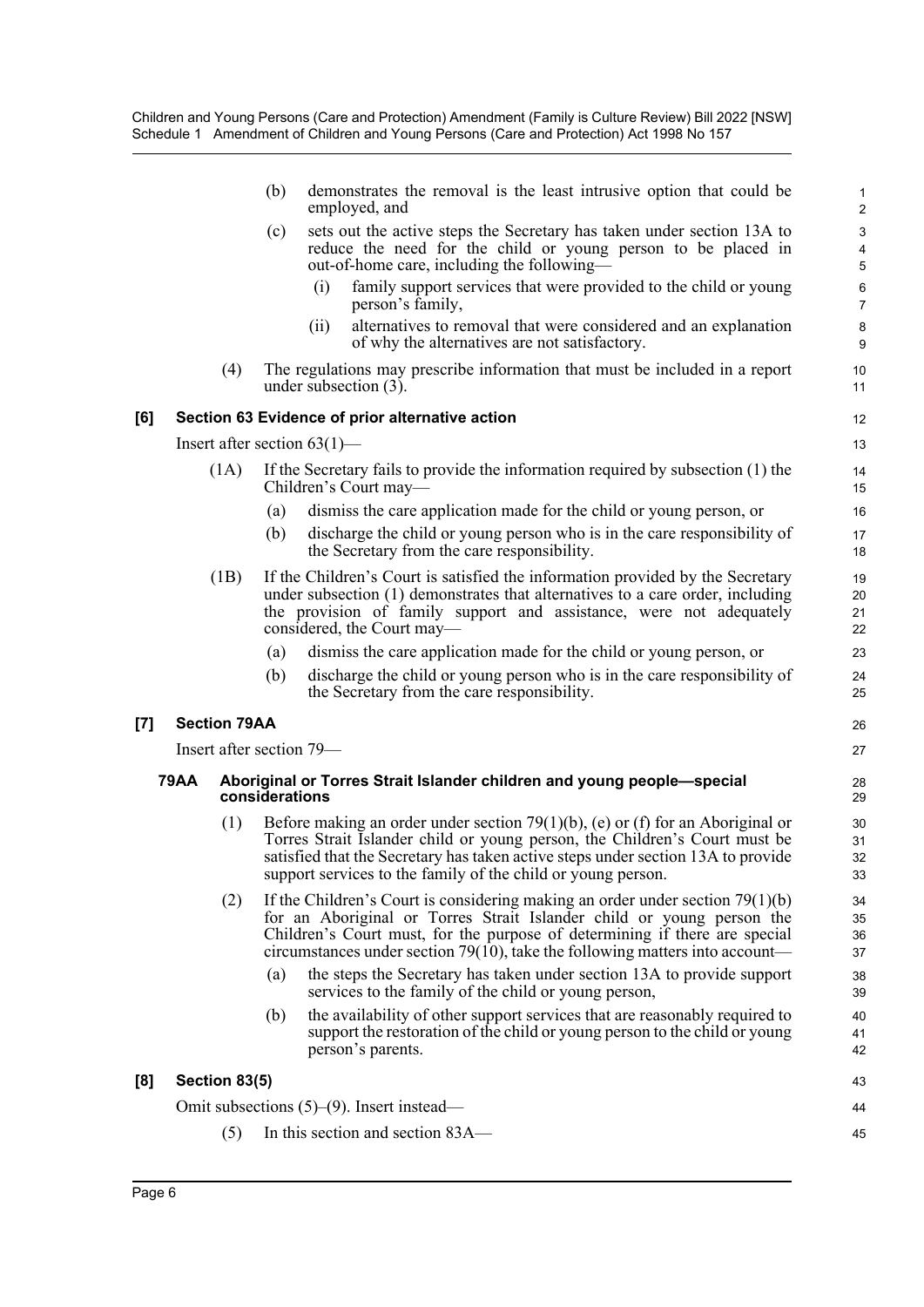*parent*, in relation to a child or young person, means—

- (a) the birth parent of the child or young person, or
- (b) if the child or young person has been adopted—the adoptive parent of the child or young person.

 $\alpha$ 10

*reasonable period* means a period—

- (a) not more than 24 months, or
- (b) if the child or young person is an Aboriginal or a Torres Strait Islander—not more than 48 months.

#### **[9] Section 83A**

Insert after section 83—

#### **83A Consideration of permanency plan by Children's Court**

- (1) The Children's Court is to decide whether to accept the Secretary's assessment, under section 83, of whether or not there is a realistic possibility of restoration within a reasonable period—
	- (a) for a child who is less than 2 years of age on the date the Children's Court makes an interim order allocating parental responsibility for the child to a person other than a parent—within 6 months after the Children's Court makes the interim order, and
	- (b) for a child or young person who is 2 or more years of age on the date the Children's Court makes an interim order allocating parental responsibility for the child or young person to a person other than a parent—within 12 months after the Children's Court makes the interim order.
- (2) Despite subsection (1), the Children's Court may extend, by up to 3 months, the period in which it is to decide if it will accept the Secretary's assessment of whether or not there is a realistic possibility of restoration if, having regard to the circumstances of the case, the Children's Court considers it—
	- (a) appropriate, and
	- (b) in the best interests of the child or young person.
- (3) If the Children's Court does not accept the Secretary's assessment, the Children's Court may direct the Secretary to prepare a different permanency plan.
- (4) The Children's Court must not make a final care order for a child or young person who is not an Aboriginal or a Torres Strait Islander unless it expressly finds—
	- (a) permanency planning for the child or young person has been appropriately and adequately addressed, and
	- (b) prior to approving a permanency plan involving restoration, there is a realistic possibility of restoration within a reasonable period, having regard to—
		- (i) the circumstances of the child or young person, and
		- (ii) the evidence, if any, that the child or young person's parents are likely to be able to satisfactorily address the issues that have led to the removal of the child or young person from their care.
- (5) For a child or young person who is an Aboriginal or a Torres Strait Islander, the Children's Court must not make a final care order unless it expressly finds—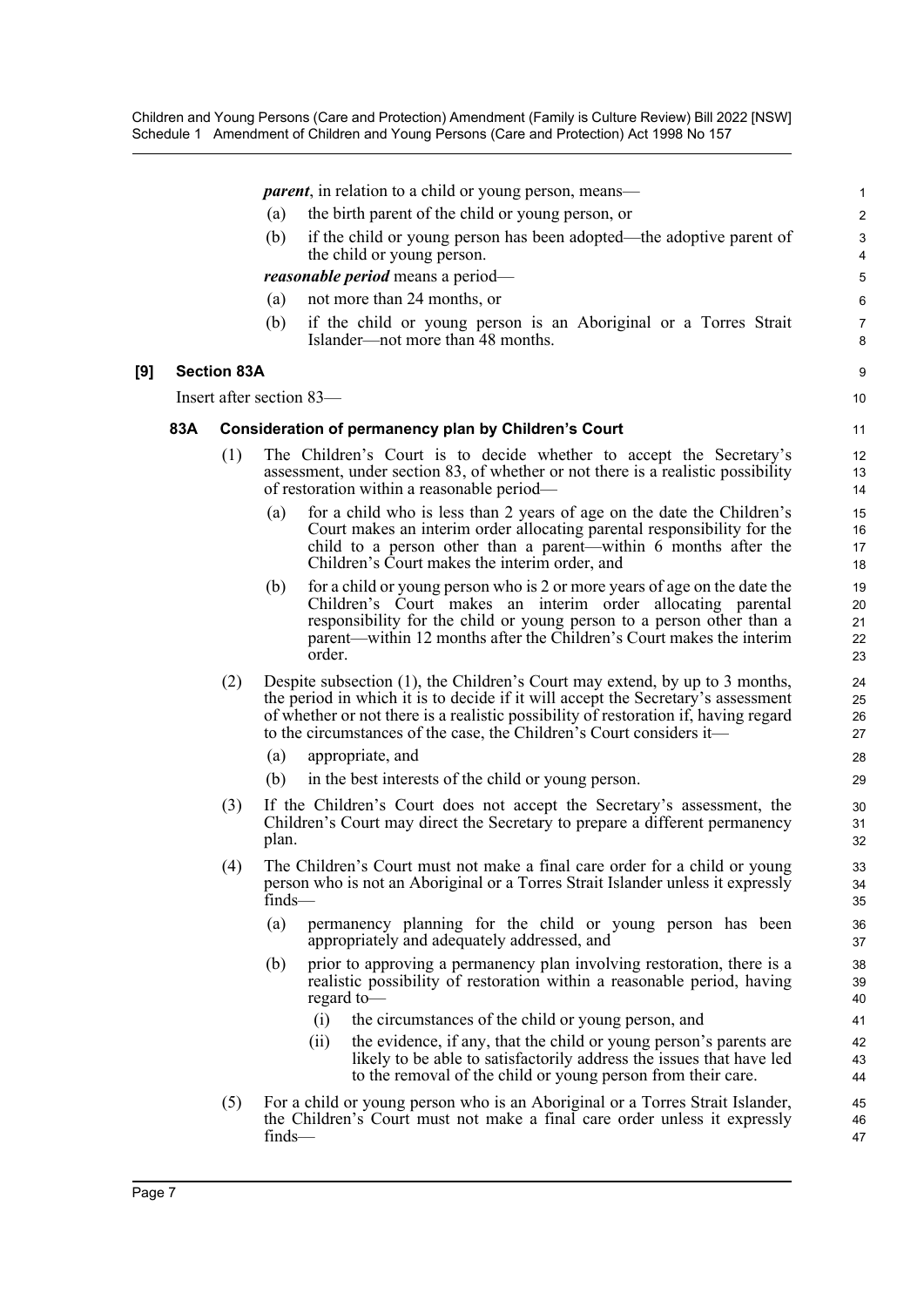|        |                                | (a)                                                                                                                                                                                                                                                             | permanency planning for the child or young person has been<br>appropriately and adequately addressed, and                                                                                                                                                                                           | $\mathbf{1}$<br>$\overline{c}$      |  |  |  |
|--------|--------------------------------|-----------------------------------------------------------------------------------------------------------------------------------------------------------------------------------------------------------------------------------------------------------------|-----------------------------------------------------------------------------------------------------------------------------------------------------------------------------------------------------------------------------------------------------------------------------------------------------|-------------------------------------|--|--|--|
|        |                                | (b)                                                                                                                                                                                                                                                             | all efforts have been exhausted to facilitate placement with a member of<br>the child's or young person's extended family or kinship group, as<br>recognised by the Aboriginal or Torres Strait Islander community to<br>which the child or young person belongs, and                               | $\sqrt{3}$<br>4<br>$\mathbf 5$<br>6 |  |  |  |
|        |                                | (c)                                                                                                                                                                                                                                                             | prior to approving a permanency plan that does not involve restoration,<br>there is no realistic possibility of restoration within a reasonable period,<br>having regard to the following-                                                                                                          | $\overline{7}$<br>8<br>9            |  |  |  |
|        |                                |                                                                                                                                                                                                                                                                 | the circumstances of the child or young person,<br>(i)                                                                                                                                                                                                                                              | 10                                  |  |  |  |
|        |                                |                                                                                                                                                                                                                                                                 | (ii)<br>the evidence, if any, that the child's or young person's parents, if<br>given appropriate family support as provided for in section 13A,<br>are likely to be able to satisfactorily address the issues that have<br>led to the removal of the child or young person from their care,<br>and | 11<br>12<br>13<br>14<br>15          |  |  |  |
|        |                                | (d)                                                                                                                                                                                                                                                             | the permanency plan includes a cultural plan that explicitly states how<br>it will support continuing contact with the child's or young person's<br>Aboriginal or Torres Strait Islander family, community and culture, and                                                                         | 16<br>17<br>18                      |  |  |  |
|        |                                | (e)                                                                                                                                                                                                                                                             | the permanency plan has been approved by a recognised Aboriginal<br>community controlled organisation.                                                                                                                                                                                              | 19<br>20                            |  |  |  |
|        | (6)                            | For the purposes of subsections $(4)(a)$ and $(5)(a)$ , the permanency plan need<br>not provide details as to the exact long term placement for the child or young<br>person but must contain sufficient detail to allow the Children's Court to<br>understand- |                                                                                                                                                                                                                                                                                                     |                                     |  |  |  |
|        |                                | (a)                                                                                                                                                                                                                                                             | the child's or young person's needs, and                                                                                                                                                                                                                                                            | 25                                  |  |  |  |
|        |                                | (b)                                                                                                                                                                                                                                                             | how the child's or young person's needs will be met.                                                                                                                                                                                                                                                | 26                                  |  |  |  |
|        | (7)                            |                                                                                                                                                                                                                                                                 | A permanency plan is of no effect until approved by the Children's Court.<br>Note— The terms parent and reasonable period are defined in section 83(5).                                                                                                                                             | 27<br>28                            |  |  |  |
| $[10]$ |                                |                                                                                                                                                                                                                                                                 | Section 87 Making of orders that have a significant impact on persons                                                                                                                                                                                                                               | 29                                  |  |  |  |
|        | Insert after section $87(2)$ — |                                                                                                                                                                                                                                                                 |                                                                                                                                                                                                                                                                                                     |                                     |  |  |  |
|        | (2A)                           |                                                                                                                                                                                                                                                                 | If the child or young person the subject of application is an Aboriginal or a<br>Torres Strait Islander, the Children's Court must—                                                                                                                                                                 | 31<br>32                            |  |  |  |
|        |                                | (a)                                                                                                                                                                                                                                                             | consider the effect of the order on the relevant Aboriginal or Torres<br>Strait Islander community, and                                                                                                                                                                                             | 33<br>34                            |  |  |  |
|        |                                | (b)                                                                                                                                                                                                                                                             | provide an opportunity to be heard to-                                                                                                                                                                                                                                                              | 35                                  |  |  |  |
|        |                                |                                                                                                                                                                                                                                                                 | a representative of the relevant community, or<br>(i)                                                                                                                                                                                                                                               | 36                                  |  |  |  |
|        |                                |                                                                                                                                                                                                                                                                 | a member of a recognised Aboriginal community controlled<br>(ii)<br>organisation with a relevant connection to the relevant<br>community.                                                                                                                                                           | 37<br>38<br>39                      |  |  |  |
|        | (2B)                           |                                                                                                                                                                                                                                                                 | Regulations may be made, for the purposes of subsection $(2A)(b)$ , for the<br>following—                                                                                                                                                                                                           | 40<br>41                            |  |  |  |
|        |                                | (a)                                                                                                                                                                                                                                                             | the remuneration of individuals who are heard by the Children's Court,                                                                                                                                                                                                                              | 42                                  |  |  |  |
|        |                                | (b)                                                                                                                                                                                                                                                             | the payment of the reasonable expenses incurred by an individual who<br>is heard by the Children's Court.                                                                                                                                                                                           | 43<br>44                            |  |  |  |
| $[11]$ |                                |                                                                                                                                                                                                                                                                 | Section 93 General nature of proceedings                                                                                                                                                                                                                                                            | 45                                  |  |  |  |
|        | Insert after section $93(3)$ — |                                                                                                                                                                                                                                                                 |                                                                                                                                                                                                                                                                                                     | 46                                  |  |  |  |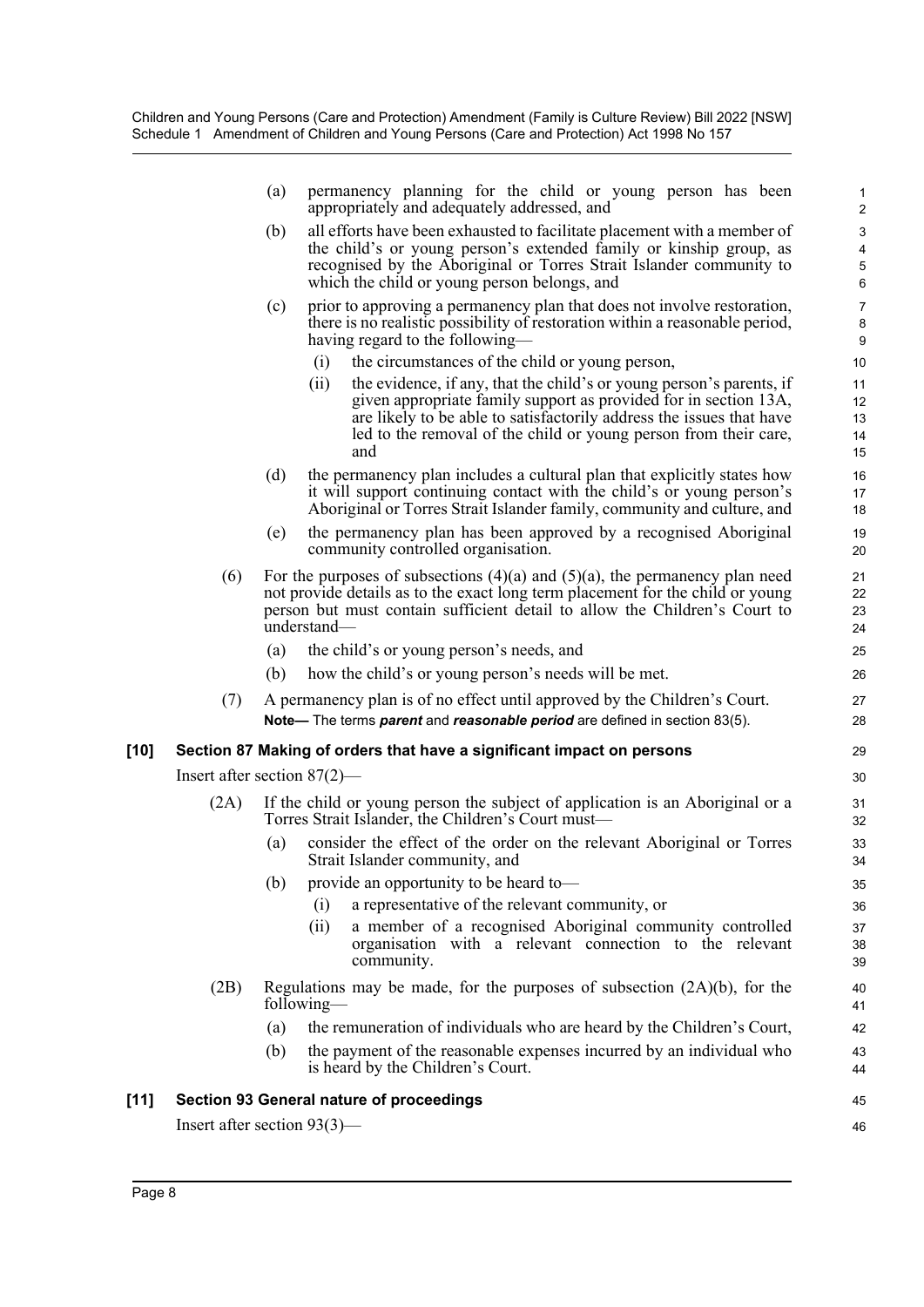|        | The Children's Court may make a determination under subsection $(3)$ —<br>(3A) |                          |                                                                                                                                                                                                                             |            |                                                                                                                                                                                                                       | 1                        |  |  |
|--------|--------------------------------------------------------------------------------|--------------------------|-----------------------------------------------------------------------------------------------------------------------------------------------------------------------------------------------------------------------------|------------|-----------------------------------------------------------------------------------------------------------------------------------------------------------------------------------------------------------------------|--------------------------|--|--|
|        |                                                                                |                          | (a)                                                                                                                                                                                                                         |            | if both of the following apply—                                                                                                                                                                                       | $\overline{c}$           |  |  |
|        |                                                                                |                          |                                                                                                                                                                                                                             | (i)        | a party to the proceeding applies for the rules of evidence to apply<br>to the proof of a fact,                                                                                                                       | 3<br>4                   |  |  |
|        |                                                                                |                          |                                                                                                                                                                                                                             | (i)        | the court is of the view that proof of that fact is or will be<br>significant to the determination of the proceedings, or                                                                                             | 5<br>6                   |  |  |
|        |                                                                                |                          | (b)                                                                                                                                                                                                                         |            | if the court is otherwise of the view that it is in the interests of justice to<br>direct that the rules of evidence apply to the proceedings or part of the<br>proceedings.                                          | $\overline{7}$<br>8<br>9 |  |  |
| [12]   |                                                                                | <b>Section 93AA</b>      |                                                                                                                                                                                                                             |            |                                                                                                                                                                                                                       | 10                       |  |  |
|        |                                                                                | Insert after section 93- |                                                                                                                                                                                                                             |            |                                                                                                                                                                                                                       | 11                       |  |  |
|        | 93AA                                                                           |                          |                                                                                                                                                                                                                             |            | General principle for proceedings concerning Aboriginal or Torres Strait<br>Islander children or young people                                                                                                         | 12<br>13                 |  |  |
|        |                                                                                | (1)                      |                                                                                                                                                                                                                             |            | In any proceedings before the Children's Court concerning Aboriginal or<br>Torres Strait Islander children or young people, the Children's Court must—                                                                | 14<br>15                 |  |  |
|        |                                                                                |                          | (a)                                                                                                                                                                                                                         | and        | presume that the removal of a child or young person from their family<br>or community causes harm including the serious harm arising from<br>disrupting the child or young person's connection to his or her culture, | 16<br>17<br>18<br>19     |  |  |
|        |                                                                                |                          | (b)                                                                                                                                                                                                                         |            | actively consider the Aboriginal and Torres Strait Islander Child and<br>Young Person Placement Principles.                                                                                                           | 20<br>21                 |  |  |
|        |                                                                                | (2)                      |                                                                                                                                                                                                                             |            | The presumption in subsection $(1)(a)$ is rebuttable.                                                                                                                                                                 | 22                       |  |  |
|        |                                                                                | (3)                      |                                                                                                                                                                                                                             |            | When giving its reasons for a decision under Chapter 5 that involves an<br>Aboriginal or Torres Strait Islander child or young person, the Children's<br>Court must set out the following—                            | 23<br>24<br>25           |  |  |
|        |                                                                                |                          | (a)                                                                                                                                                                                                                         |            | how the presumption in subsection $(1)(a)$ has been considered,                                                                                                                                                       | 26                       |  |  |
|        |                                                                                |                          | (b)                                                                                                                                                                                                                         |            | if the presumption in subsection $(1)(a)$ has been rebutted—the grounds<br>for the rebuttal,                                                                                                                          | 27<br>28                 |  |  |
|        |                                                                                |                          | (c)                                                                                                                                                                                                                         |            | how the following have been applied—                                                                                                                                                                                  | 29                       |  |  |
|        |                                                                                |                          |                                                                                                                                                                                                                             | (i)        | the Aboriginal and Torres Strait Islander Child and Young Person<br>Placement Principles,                                                                                                                             | 30<br>31                 |  |  |
|        |                                                                                |                          |                                                                                                                                                                                                                             | (11)       | the principle of self-determination as provided for in section 11,                                                                                                                                                    | 32                       |  |  |
|        |                                                                                |                          |                                                                                                                                                                                                                             |            | (iii) the principle of participation as set out in section 12.                                                                                                                                                        | 33                       |  |  |
| [13]   |                                                                                |                          |                                                                                                                                                                                                                             |            | Section 105 Publication of names and identifying information                                                                                                                                                          | 34                       |  |  |
|        | Insert after section $105(5)$ —                                                |                          |                                                                                                                                                                                                                             |            |                                                                                                                                                                                                                       |                          |  |  |
|        |                                                                                | (5A)                     | Despite subsection $(5)$ , it is a defence to prosecution for an offence under<br>subsection (2) if it is proved that the person who published or broadcast the<br>name of a child or young person acted in good faith and— |            |                                                                                                                                                                                                                       |                          |  |  |
|        |                                                                                |                          | (a)                                                                                                                                                                                                                         | person, or | to promote the safety, welfare or well-being of the child or young                                                                                                                                                    | 39<br>40                 |  |  |
|        |                                                                                |                          | (b)                                                                                                                                                                                                                         |            | otherwise in the public interest.                                                                                                                                                                                     | 41                       |  |  |
| $[14]$ |                                                                                |                          |                                                                                                                                                                                                                             |            | Section 106A Admissibility of certain other evidence                                                                                                                                                                  | 42                       |  |  |
|        |                                                                                |                          |                                                                                                                                                                                                                             |            | Omit section 106A(1). Insert instead—                                                                                                                                                                                 | 43                       |  |  |
|        |                                                                                |                          |                                                                                                                                                                                                                             |            |                                                                                                                                                                                                                       |                          |  |  |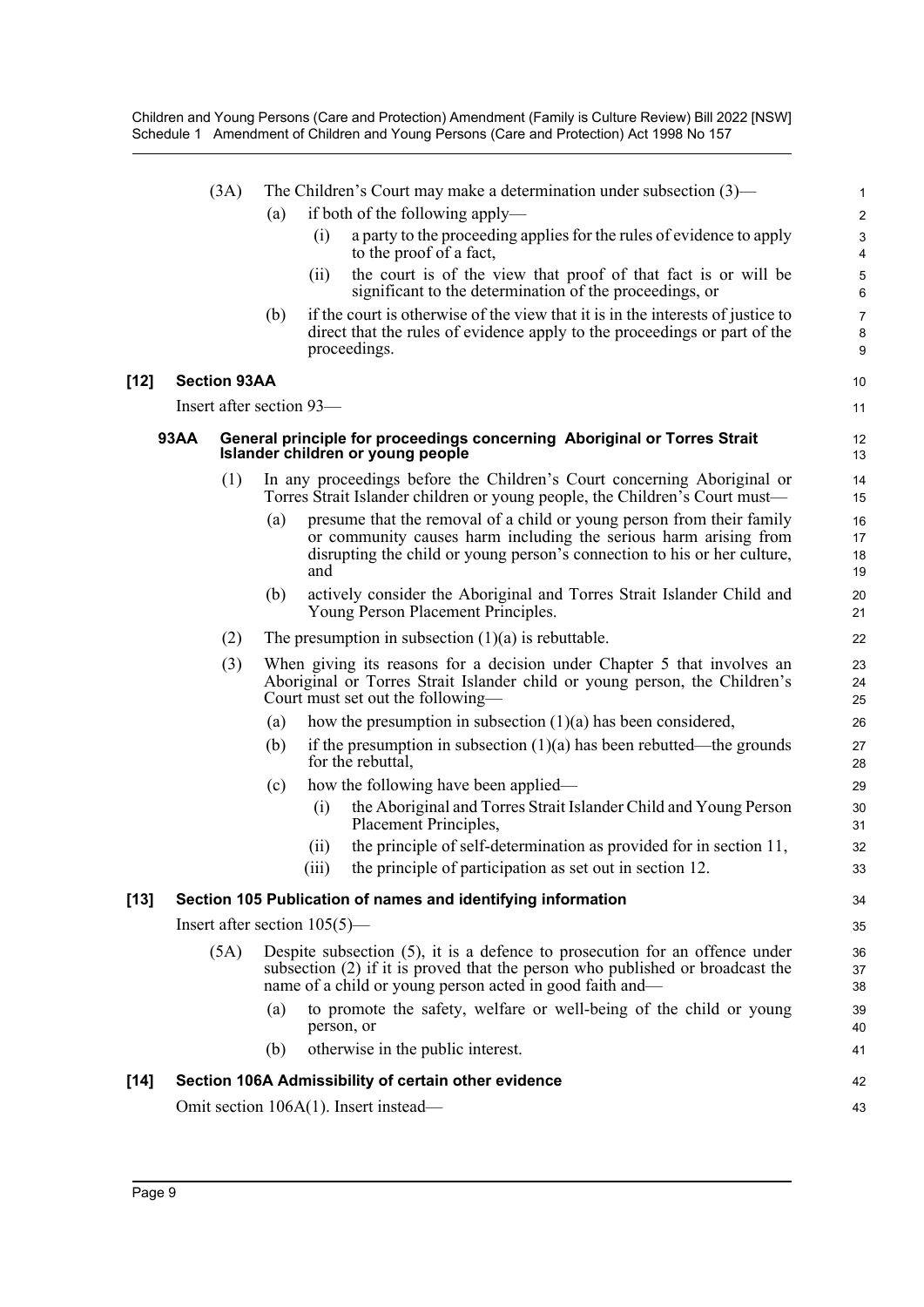(1) The Children's Court must admit in proceedings before it any evidence adduced that a parent or primary care-giver of a child or young person the subject of a care application is a person who has been named or otherwise identified by the coroner or a police officer, whether by use of the term "person of interest" or otherwise, as a person who may have been involved in causing a reviewable death of a child or young person. **[15] Section 248A Collection of information by Secretary and Children's Court** Insert after section 248A(3)— (4) If information is made publicly available in accordance with regulations made under subsection  $(2)(c)$ , the information must be made available in a way that ensures the identity of a person to whom the information relates must not be readily ascertainable. **[16] Section 263A** Insert after section 263— **263A Review of provisions inserted by Children and Young Persons (Care and Protection) Amendment (Family is Culture Review) Act 2022** (1) The Minister is to review the amendments made to this Act by the *Children and Young Persons (Care and Protection) Amendment (Family is Culture Review) Act 2022* to determine whether the policy objectives of the amendments remain valid and whether the amended provisions of this Act remain appropriate for securing those objectives. (2) The review is to be undertaken as soon as possible after the period of 2 years from the date of commencement of the *Children and Young Persons (Care and Protection) Amendment (Family is Culture Review) Act 2022*. (3) A report on the outcome of the review is to be tabled in each House of Parliament within 12 months after the end of the period of 2 years. **[17] Section 264 Regulations** Insert after section 264(1A)(l)— (m) the recognition, for the purposes of section  $83A(5)(e)$  and  $87(2A)(b)(ii)$ , of Aboriginal community controlled organisations. **[18] Schedule 3 Savings, transitional and other provisions** Insert at the end of the Schedule, with appropriate Part and clause numbering— **Part Provisions consequent on enactment of Children and Young Persons (Care and Protection) Amendment (Family is Culture Review) Act 2022 Definition** In this Part *amending Act* means the *Children and Young Persons (Care and Protection) Amendment (Family is Culture Review) Act 2022*. **Pending proceedings before the Children's Court**  1 2 3 4 5 6 7 8 9 10 11 12 13 14 15 16 17 18 19 20 21 22 23 24 25 26 27 28 29  $30$ 31 32 33 34 35 36 37 38 39 40

Sections 61AA, 63(1A) and (1B), 79AA, 93(3A) and 93AA, as inserted by the amending Act, extend to proceedings before the Children's Court that were 41 42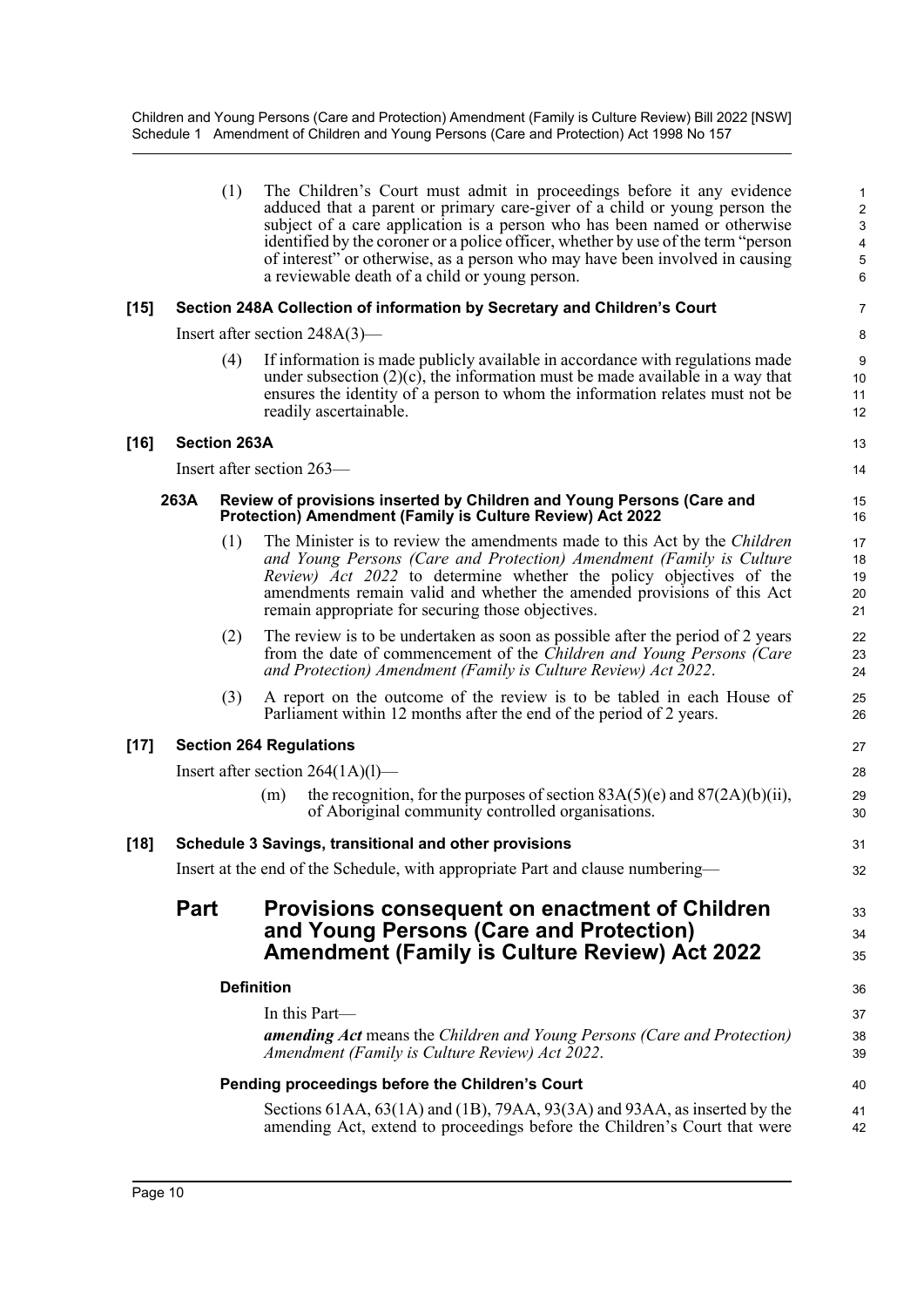| pending, but not finally determined, immediately before the commencement        | $\mathbf{1}$   |
|---------------------------------------------------------------------------------|----------------|
| of the amending Act.                                                            | $\overline{2}$ |
| <b>Permanency planning</b>                                                      | 3              |
| Section $83(5)$ , as substituted by the amending Act, applies to an application | $\overline{4}$ |
| before the Children's Court that was pending, but not finally determined,       | $\overline{5}$ |
| immediately before the commencement of the section.                             | 6              |
| Pending applications before the Children's Court                                | 7              |
| Sections $83A$ and $87(2A)$ , as inserted by the amending Act, extend to an     | 8              |
| application before the Children's Court that was pending, but not finally       | $9\,$          |
| determined, immediately before the commencement of the amending Act.            | 10             |
| Publication of names and identifying information                                | 11             |
| Section $105(5A)$ , as inserted by the amending Act, does not apply to a        | 12             |
| publication or broadcast made before the commencement of the section.           | 13             |
| <b>Admissibility of certain evidence</b>                                        | 14             |
| Section $106A(1)$ , as amended by the amending Act, extends to proceedings      | 15             |
| before the Children's Court that were pending, but not finally determined,      | 16             |
| immediately before the commencement of the amendment.                           | 17             |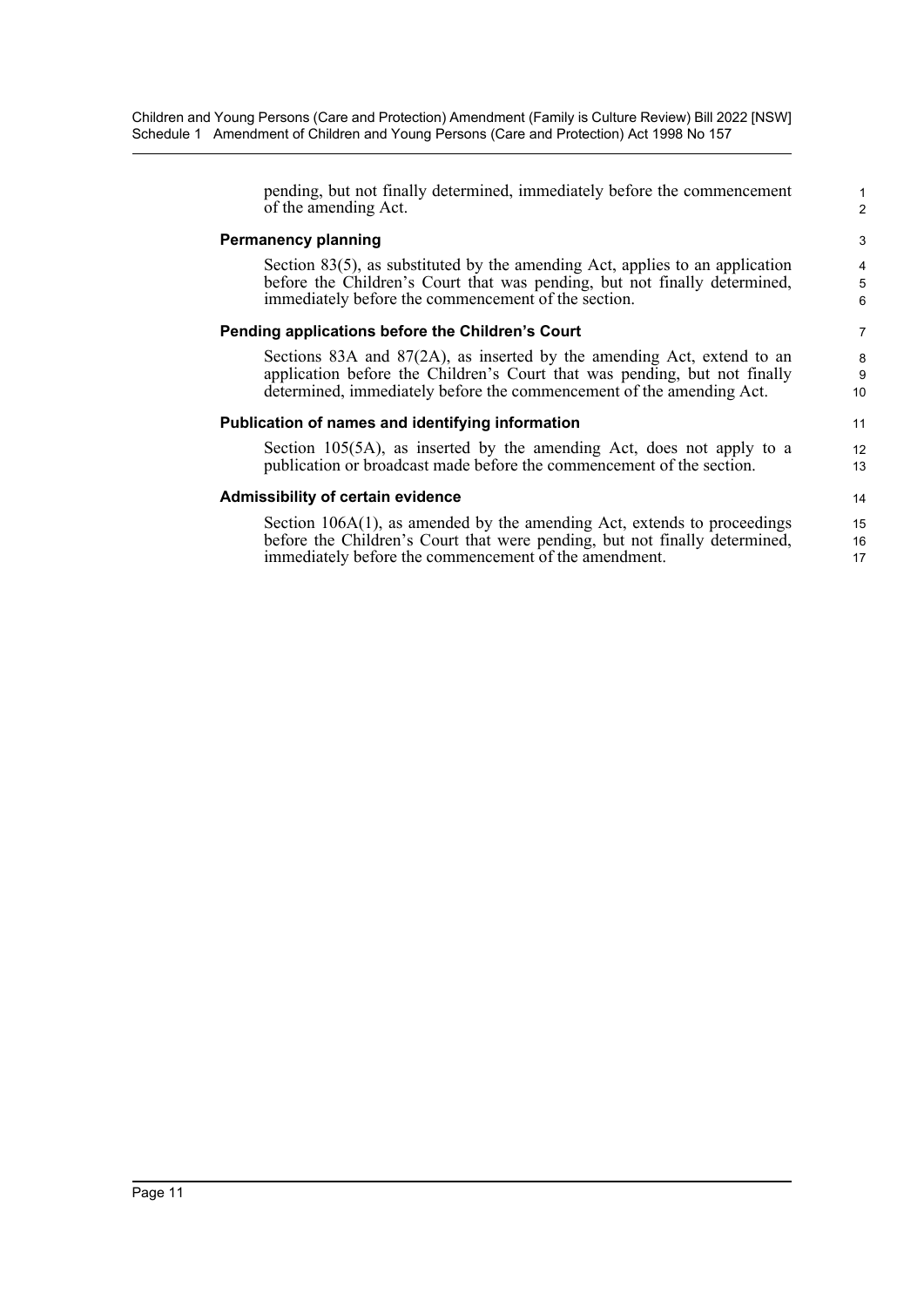# <span id="page-12-0"></span>**Schedule 2 Amendment of Advocate for Children and Young People Act 2014 No 29**

## **Section 37 Functions of Committee**

Page 12

Insert at the end of section  $37(1)(b)(ii)$ —

or

(iii) the *Children's Guardian Act 2019* in relation to out-of-home care, including the accreditation and oversight of agencies arranging for or providing out-of-home care,

1 2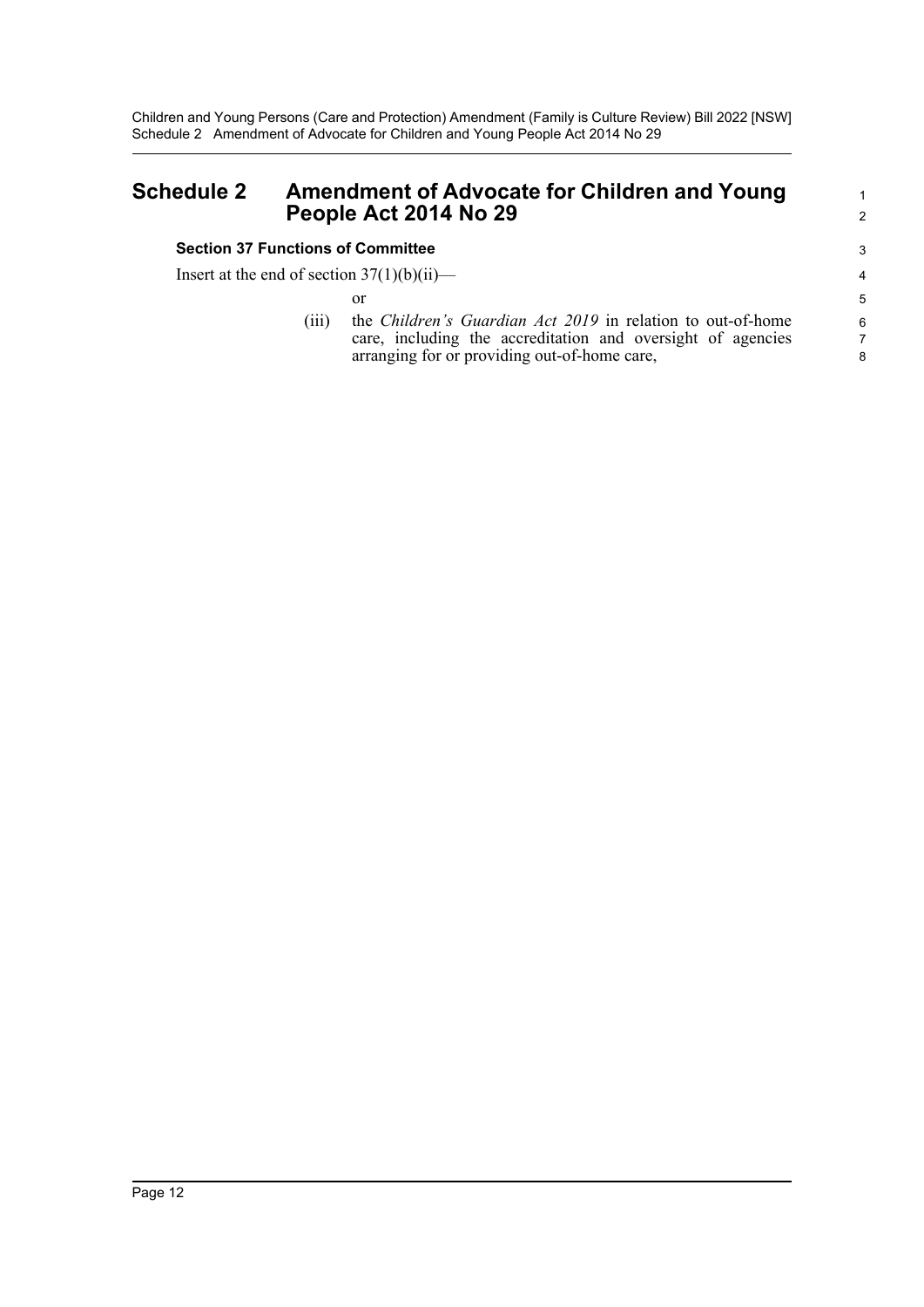# <span id="page-13-0"></span>**Schedule 3 Amendment of Children (Protection and Parental Responsibility) Act 1997 No 78**

## **Section 7A**

Insert after section 7—

## **7A Attendance of Secretary at proceedings**

- (1) This section applies to a child who, under the *Children and Young Persons (Care and Protection) Act 1998,* is—
	- (a) under the parental responsibility of the Minister administering that Act, or

1 2

3 4

- (b) in the care responsibility of the Secretary within the meaning of that Act.
- (2) A court exercising criminal jurisdiction over a child to whom this section applies may require the attendance, at the place where the proceedings are being or are to be conducted, of a representative of the Secretary.